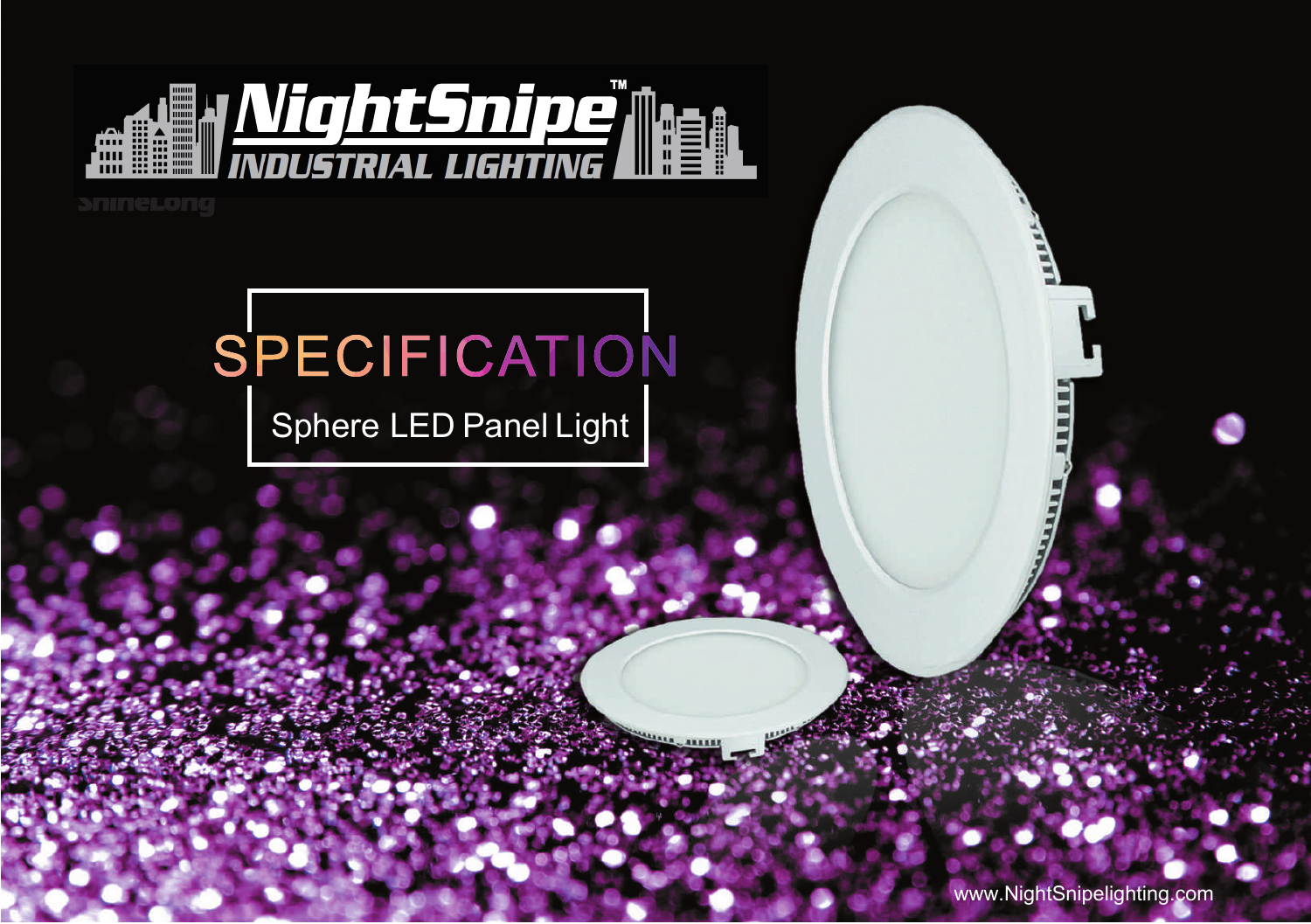#### **Product Details**



#### Features

- Ultra slim structure at 10mm
- Mitsubishi PMMA diffuser + 6063 aluminum frame, silver/white / black colors available
- Instant on/off, no noise, no UV, no light leak, no shadow
- CE, RoHs certified
- Global patent protection LED chip, Epistar
- ▶ TUV/ENEC/UL standard driver, flicker free
- $> 80 90$  m/w
- $\triangleright$  Minimal lifespan 50,000hrs
- Non-dimming, triac dimming, 0~10v dimming, cct dimming, DALI version available
- $\blacktriangleright$  SDCM<4

Copyright © 2010 - 2015 www.shinelongled.com

 $>$  5 year warranty

#### **Temperature**

Operating: -20 ~ +50°C



- > Living room > Restaurant
- ➤
- ➤
- Shopping malls **Access 20** Library  $\blacktriangleright$
- 
- $Bedroom$   $\rightarrow$  Kitchen
- Bathroom **>** Office
	-

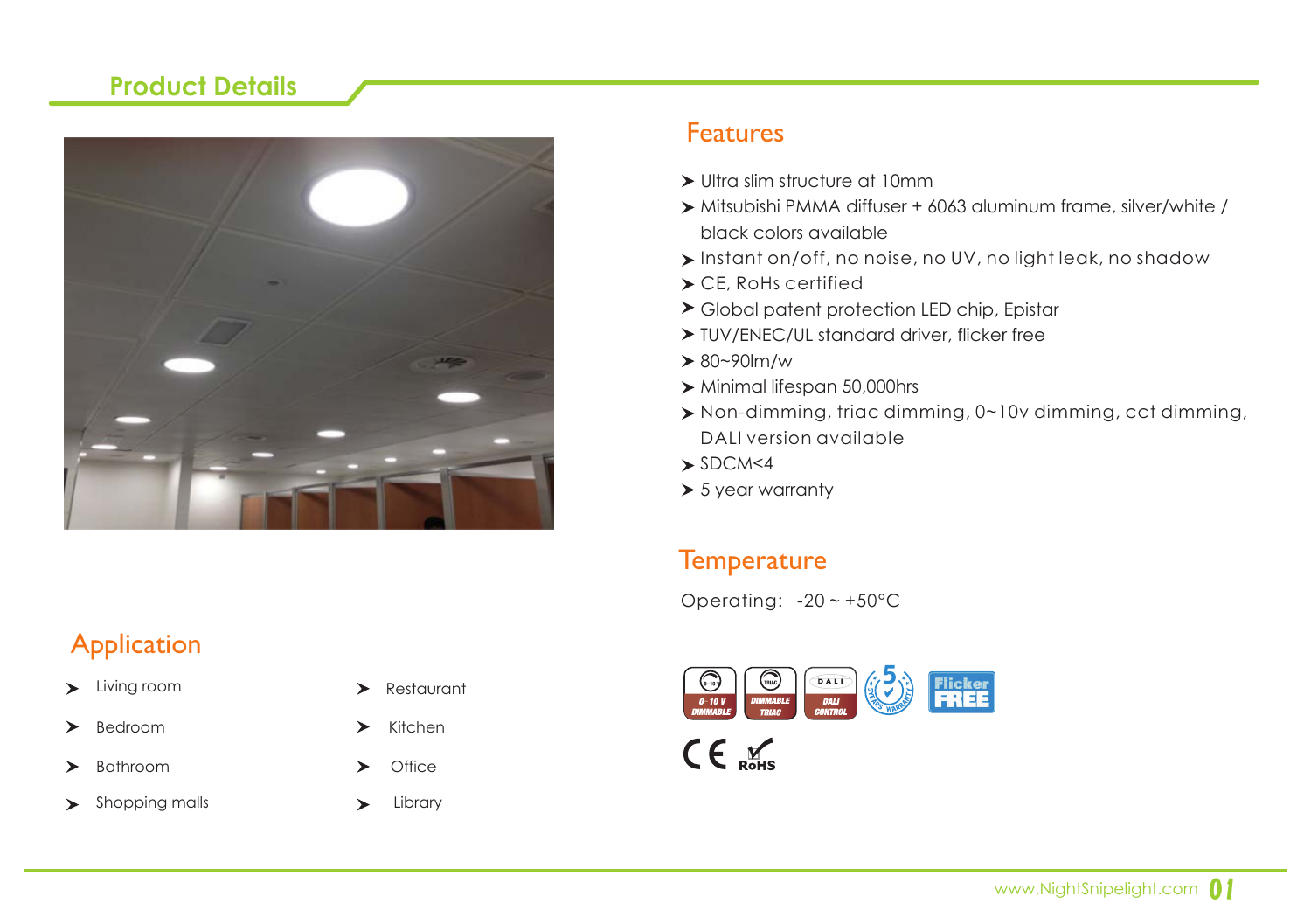## **Product Details**

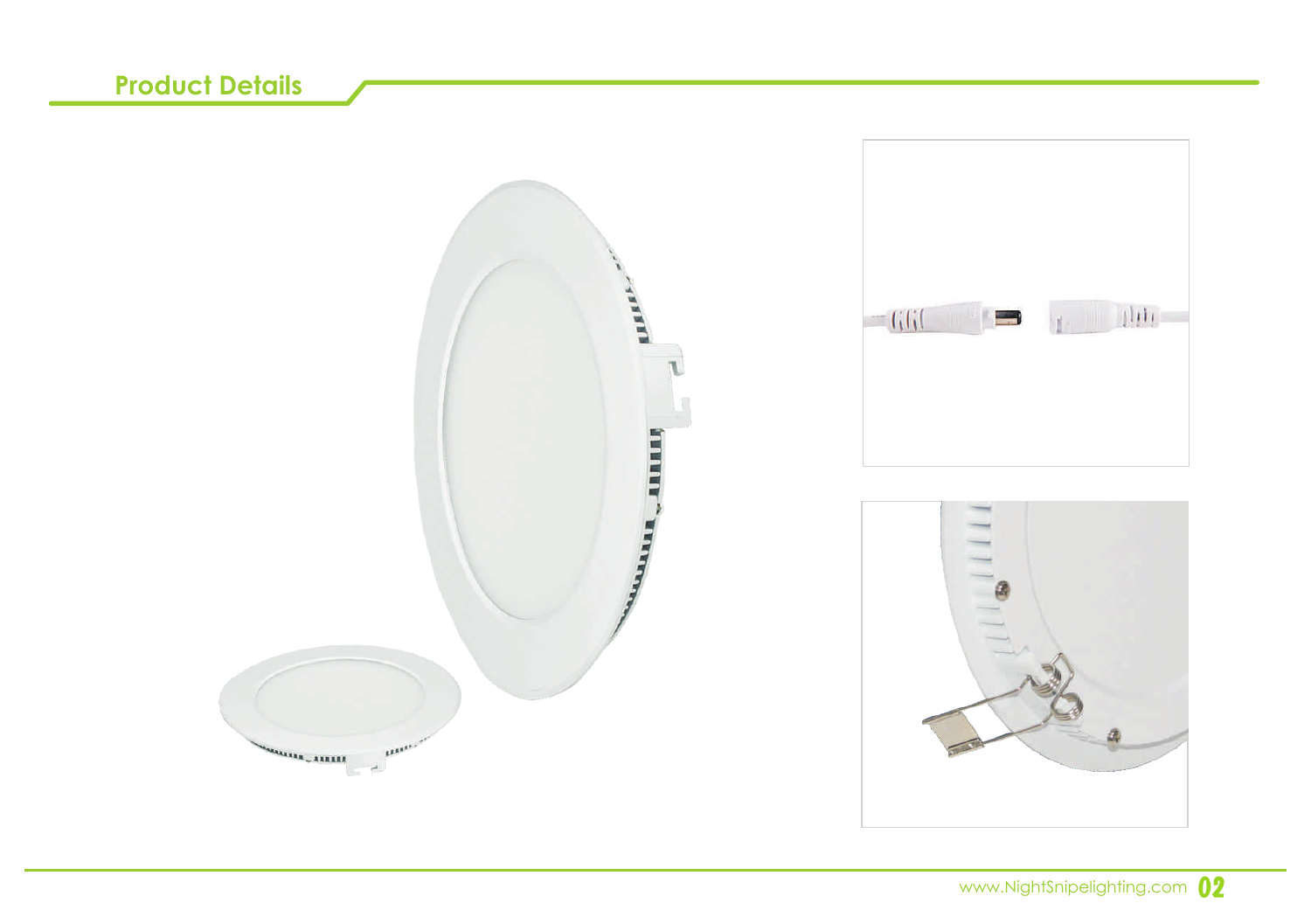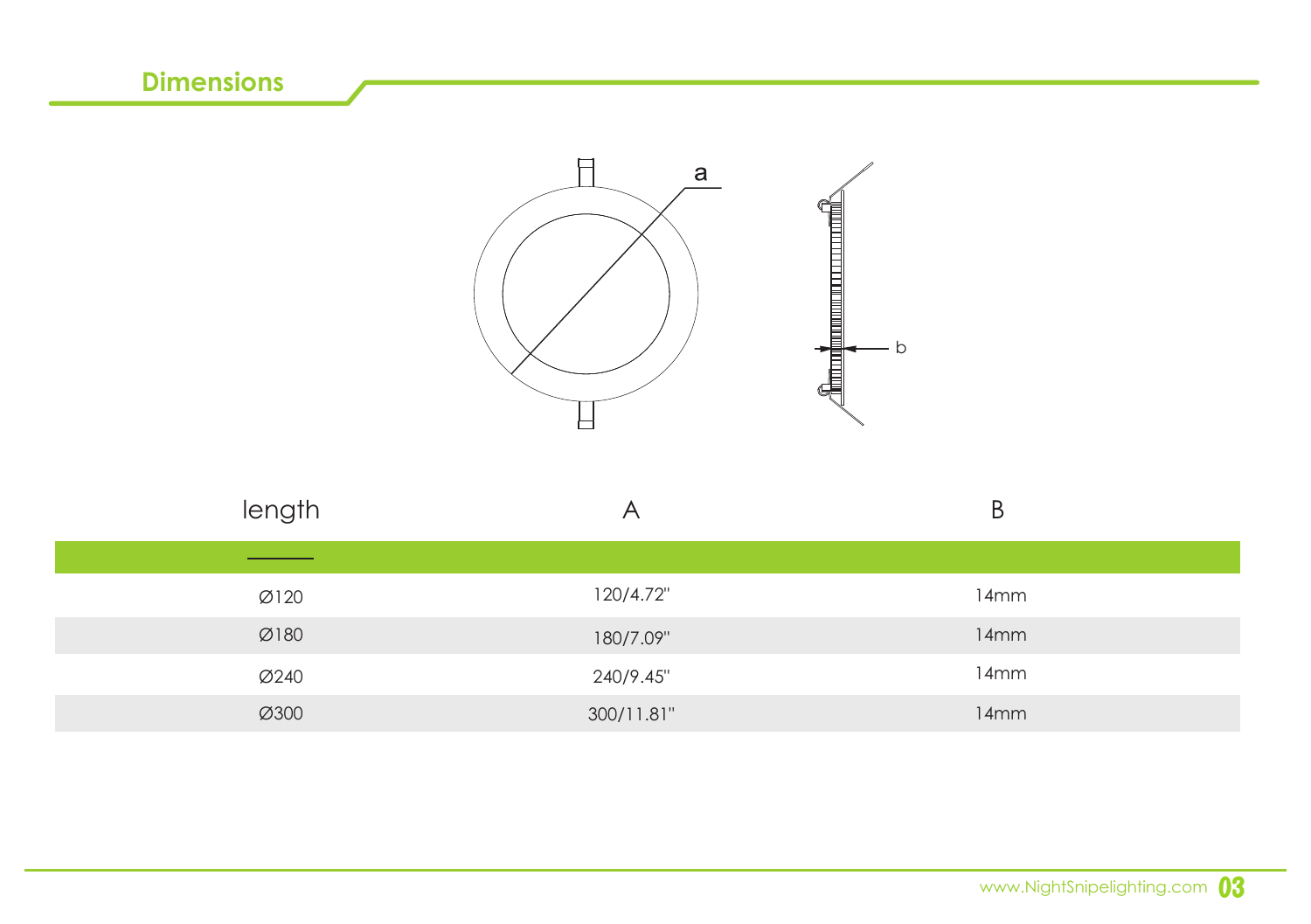#### **Data Sheet**

| <b>Article Number</b>     | <b>Size</b> | Power           | LED <sub>s</sub> | <b>Beam</b><br>Angle | <b>CRI</b> | <b>AC Input</b>   | DC Output SDCM |          | Efficiency (±5%) | Lumen Output    |
|---------------------------|-------------|-----------------|------------------|----------------------|------------|-------------------|----------------|----------|------------------|-----------------|
| NSSP-5-5W<br>$NS-RPI - 5$ | Ø120mm      | .5W             | 24               | 120°                 | >80        | 200~240V/100~277V | $30 - 40V$     | $\lt4$   | 60~70lm/w        | $300\sim350$ lm |
| NSSP-7-10W<br>$NS-RPI-10$ | Ø180mm      | 10 <sub>W</sub> | 60               | 120 <sup>o</sup>     | >80        | 200~240V/100~277V | $30 - 40V$     | $\leq 4$ | 80~90lm/w        | 800~900lm       |
| NSSP-9-15W<br>$NS-RPI-15$ | Ø240mm      | 1.5W            | 84               | 120°                 | >80        | 200~240V/100~277V | $30 - 40V$     | $\lt$ 4  | 80~90lm/w        | 1100~1300lm     |
| NS-RPL-20<br>NSSP-12-20W  | Ø300mm      | <b>20W</b>      | 108              | 120 <sup>o</sup>     | >80        | 200~240V/100~277V | $30 - 40V$     | $\leq 4$ | $90 - 100$ m/w   | 2600~2900lm     |

## **Optical Parameter**



| Item code   | 1m    | 2m       | 3m   |  |
|-------------|-------|----------|------|--|
| NSSP-5-5W   | 110Lx | 27Lx     | 12Lx |  |
| NSSP-7-10W  | 300Lx | 75Lx     | 33Lx |  |
| NSSP-9-15W  | 430Lx | $110$ Lx | 48Lx |  |
| NSSP-12-20W | 680Lx | 170Lx    | 75Lx |  |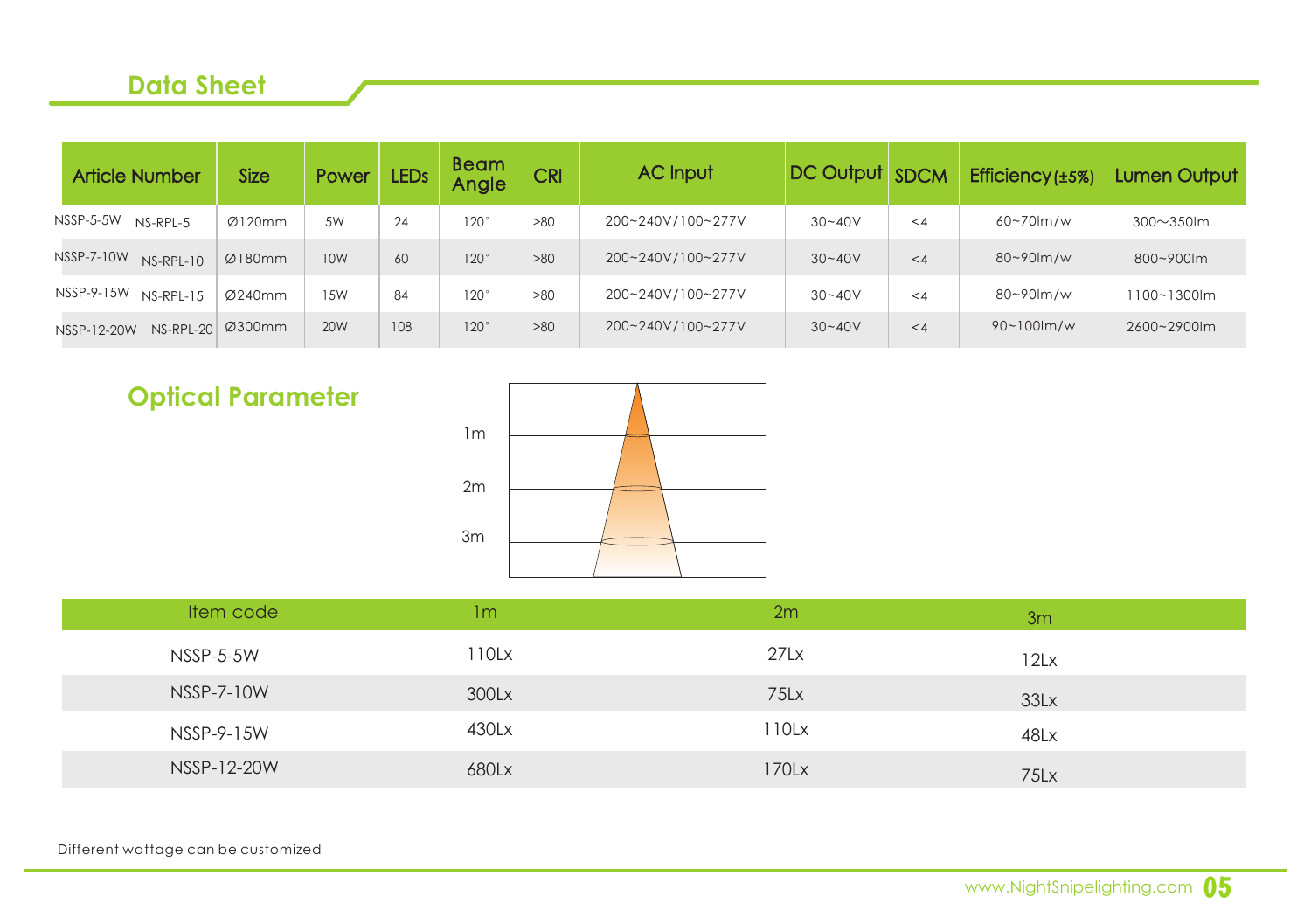#### **Installation**

 $\left( 1\right)$ 





|      | C          | Opening size |
|------|------------|--------------|
| Ø120 | 96/3.78"   | 100/3.94"    |
| Ø180 | 160/6.3"   | 165/6.50"    |
| Ø240 | 220/8.66"  | 225/8.86"    |
| Ø300 | 280/11.02" | 285/11.22"   |



schritt 2

schritt 4



**KXXXXXXXXXXXXXXXXXXXX** 

schritt 3



LED Driver